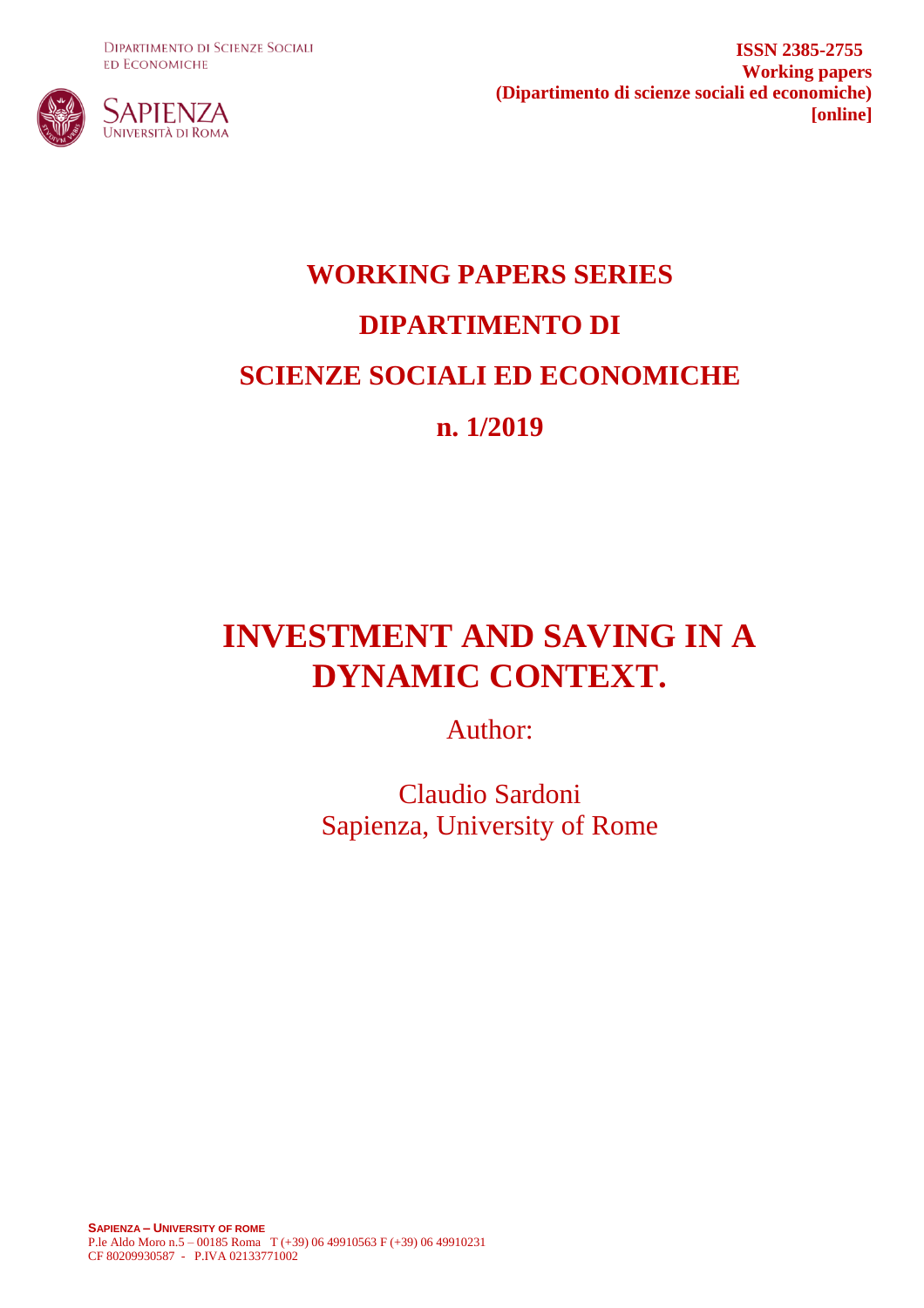## INVESTMENT AND SAVING IN A DYNAMIC CONTEXT

## C. SARDONI

Abstract. In the 1980s Asimakopulos in dealing with the problems of finance, liquidity, investment and saving, criticized both Kalecki and Keynes for the way they dealt with the problem of the investment multiplier. Kalecki's and Keynes's insufficient attention to the time dimension of the multiplier process led them to underestimate the importance of financing investment projects, especially with regard to the problem of the conversion of the firms' short-term loans into longterm loans. When this issue is taken into due consideration, it appears that the economy's propensity to save plays some role in the determination of the conditions under which firms can carry out their investment plans.

The paper concentrates on the main point made by Asimakopulos. In a dynamical analytical context which takes explicit account of the time dimension of processes, the economy's propensity to save can affect investment, even though this does not imply the rejection of the view that investment 'comes first'.

A dynamic approach has the merit to emphasize the important role that the financial system plays in the process of economic expansion and it allows to look at expansionary policies and their effects in a more articulate and thorough way. Keywords: Investment; Saving; Multiplier; Finance. JEL Classification: E10; E12; E43; E44

## 1. INTRODUCTION

In the 1980s Asimakopulos (1983, 1986b) in dealing with the problems of finance, liquidity, investment and saving, criticized both Kalecki and Keynes for the way they dealt with the problem of the investment multiplier. For Asimakopulos, Kalecki and Keynes did not pay enough attention to the process in time through which the multiplier effect of investment brings the economy to a higher equilibrium, where investment and saving return to equality.

More in particular, for Asimakopulos, Kalecki's and Keynes's scarce attention to the time dimension of the multiplicative process led them to deny that the economy's propensity to save plays some role in the determination of the conditions under which firms can carry out their investment plans and to underestimate the importance of financing investment projects, especially with regard to the problem of the conversion of the investing firms' short-term borrowing into longterm borrowing.

<sup>\*</sup> An earlier draft of this paper was presented at the 22nd FMM Conference, Berlin, 25-27 October 2018. I would like to thank the participants in the session and, in particular, J. Bibow and A. Terzi, whose comments and criticisms helped me improve the work.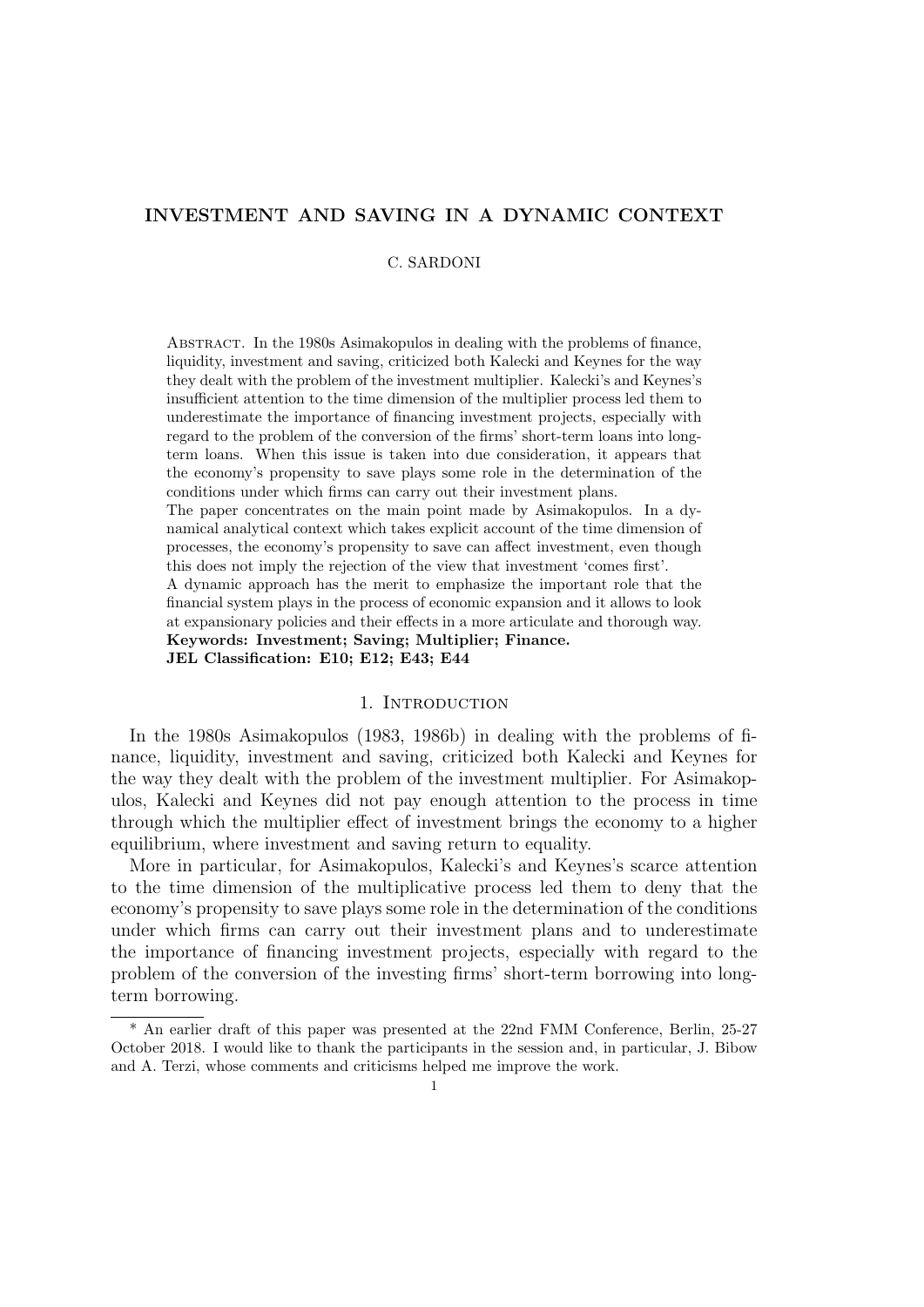Asimakopulos's viewpoint attracted the attention of several economists (Kregel, 1984-1985, 1986; Richardson, 1986; Snippe, 1985, 1986; Terzi, 1986), who criticized his analysis and defended Keynes's position.<sup>1</sup> The debate touched upon several topics, many of which Asimakopulos did not intend to discuss. In particular, Asimakopulos did not want to discuss and reject Keynes's and Kalecki's idea that the causal relation between investment and saving goes from the former to the latter and not the other way around (Asimakopulos, 1985, 1986c,a).

The present paper, rather than return to that debate, concentrates on the main point made by Asimakopulos, that is to say that the relation between saving and investment is more complex than usually admitted by Keynes and Keynesian economists. This is done by reinstating Asimakopulos's position in a more formal way in a dynamical analytical context which takes explicit account of the time dimension of processes.

Moreover, a dynamic approach has the merit to emphasize the crucial role that banks and the financial system have in the process of economic expansion. Something that had been pointed and stressed already by Robertson and others in the 1920s and 1930s but was almost totally ignored by Keynes in The General Theory, where the multiplier and the relation between saving and investment are essentially approached by comparing different equilibrium positions rather than by looking at the dynamic process leading from one equilibrium to another.

The paper is organized as follows. Section 2 is devoted to a brief exposition of Asimakopulos's criticism of Kalecki and Keynes. Section 3 presents a simple formalization of the multiplier process by explicitly considering its timing and the problem of financing investment both short and long-term. Section 4 looks at the differences between the dynamic approach to the multiplier and Keynes's 'equilibrium method', which are not simply methodological but also differ in terms of policy implications that are still relevant in the present economic context. Section 5 concludes.

## 2. Saving, investment and credit: Criticisms of Kalecki's and Keynes's approaches

For Asimakopulos (1983, p. 222), neither Keynes nor Kalecki 'paid sufficient attention to the time required  $(\ldots)$  for the multiplier effects of a higher level of investment to be worked out'. Kalecki is criticized for not having paid enough attention to the time dimension of the multiplier process and for having virtually ignored the problem of the conversion of firms' initial short-term debt into longterm debt. Keynes is criticized both for having ignored the time dimension of the multiplier in *The General Theory* and for having dealt with the problem of the long-term debt of investment in an unsatisfactory way later on in 1937.

<sup>&</sup>lt;sup>1</sup>The debate was mainly concerned with Keynes's views rather than Kalecki's.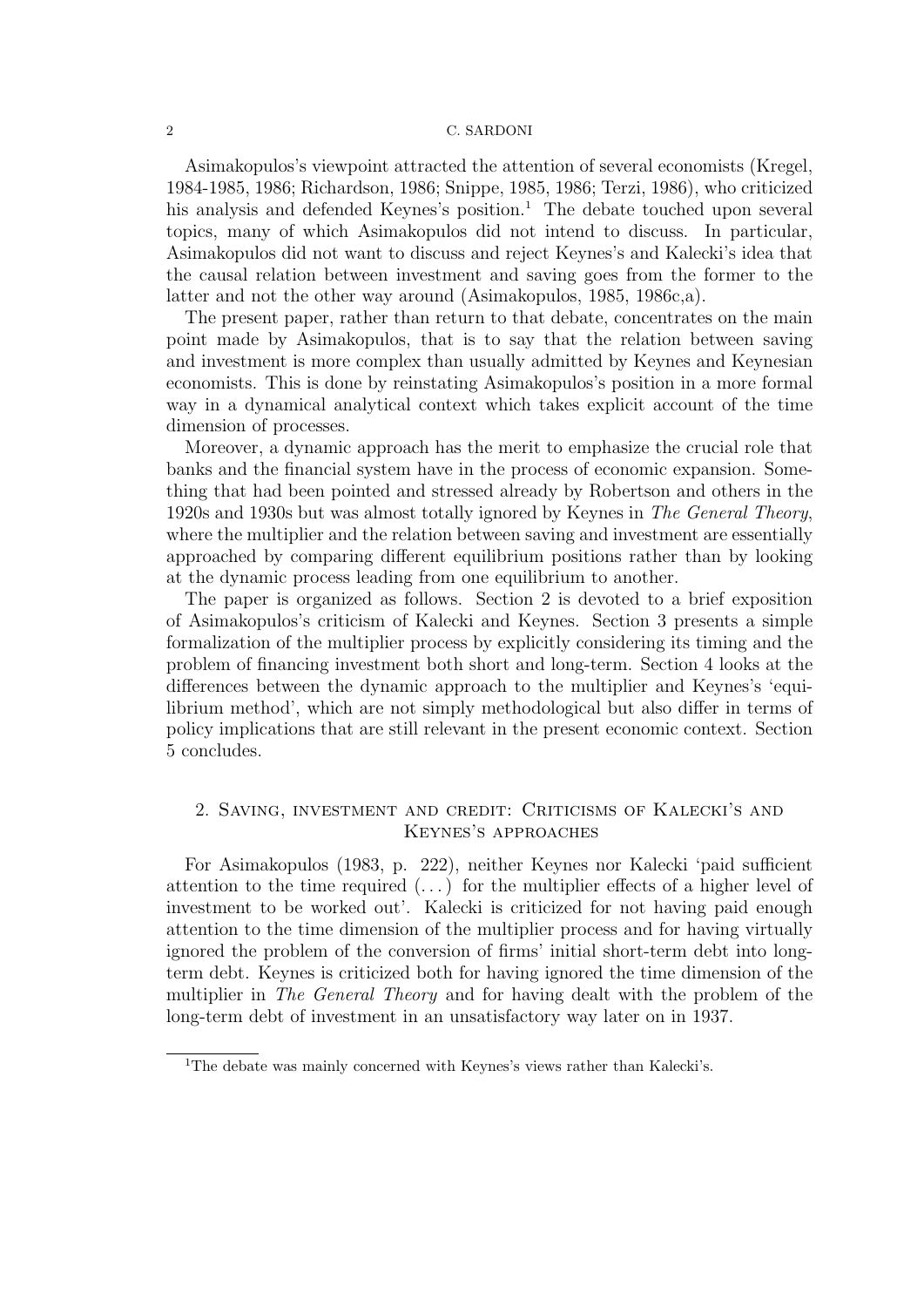Kalecki (1935) rightly argued that an increase in the level of investment necessarily requires an expansion of credit. The credit granted to firms by banks is part of a circular flow that returns to the lenders in one period, so that the banks' liquid position can be restored (Asimakopulos, 1983, p. 223) In order that Kalecki's circular flows closes it is necessary that desired saving increases by the same amount as investment. In other words, it is necessary that the multiplier process started by the increase in investment fully operates and the new higher equilibrium is reached. Asimakopulos observes: 'Since Kalecki assumes that the increase in saving is equal to the increase in planned investment by the end of the year, he is assuming that the full multiplier effect is completed within that period' (Asimakopulos, 1983, p. 224).

Apart from the acceptableness of the hypothesis that the full operation of the multiplier takes only one period, Kalecki's approach implies that no attention is given to the problem of the firms' necessity to convert their initial short-term debt with banks into longer-term liabilities: 'Kalecki's treatment of finance, investment and saving was also flawed because of his neglect of the need for long-term financing. Investing capitalists should replace their bank loans by long-term bonds that are a better "match" for the expected life of the capital assets that they have acquired. Borrowing "short" to invest "long" can be very dangerous for a business enterprise' (Asimakopulos, 1983, p. 225).

As for Keynes, it is well known that, in The General Theory, he ignored the problem of the finance requirements to expand investment. The multiplier is regarded as a logical concept rather than a process in time.<sup>2</sup> Keynes, however, returned to deal with the problem a year later (Keynes, 1937), when he considered the so-called 'finance motive' among the arguments of the demand for money. Nevertheless Keynes, like Kalecki, retained the hypothesis that the circular flow resolves itself in one period.

Asimakopulos concentrates on Keynes's 1937 article and argues that his approach remains largely unsatisfactory. Keynes's position, argues Asimakopulos, is even more extreme than Kalecki's, as it is based on very special assumptions. Keynes holds that the initial liquidity positions are restored as soon as the investment is made (Keynes, 1937, pp. 247-248), which implies that 'the full multiplier operates instantaneously, with a new situation of short-period equilibrium being attained as soon as the investment expenditure is made' (Asimakopulos, 1983, p. 227).<sup>3</sup>

<sup>&</sup>lt;sup>2</sup>In The General Theory, Keynes's attention is focused on the final equilibrium produced by a larger investment, i.e. 'on the logical theory of the multiplier which holds good continuously without time-lag, at all moments of time' (Keynes, 1936 [1973], p. 122).

<sup>3</sup>Asimakopulos also points out that this is a necessary but not sufficient condition for restoring the initial liquidity positions. For the reasons why it is so, see Asimakopulos (1983, pp. 227-228).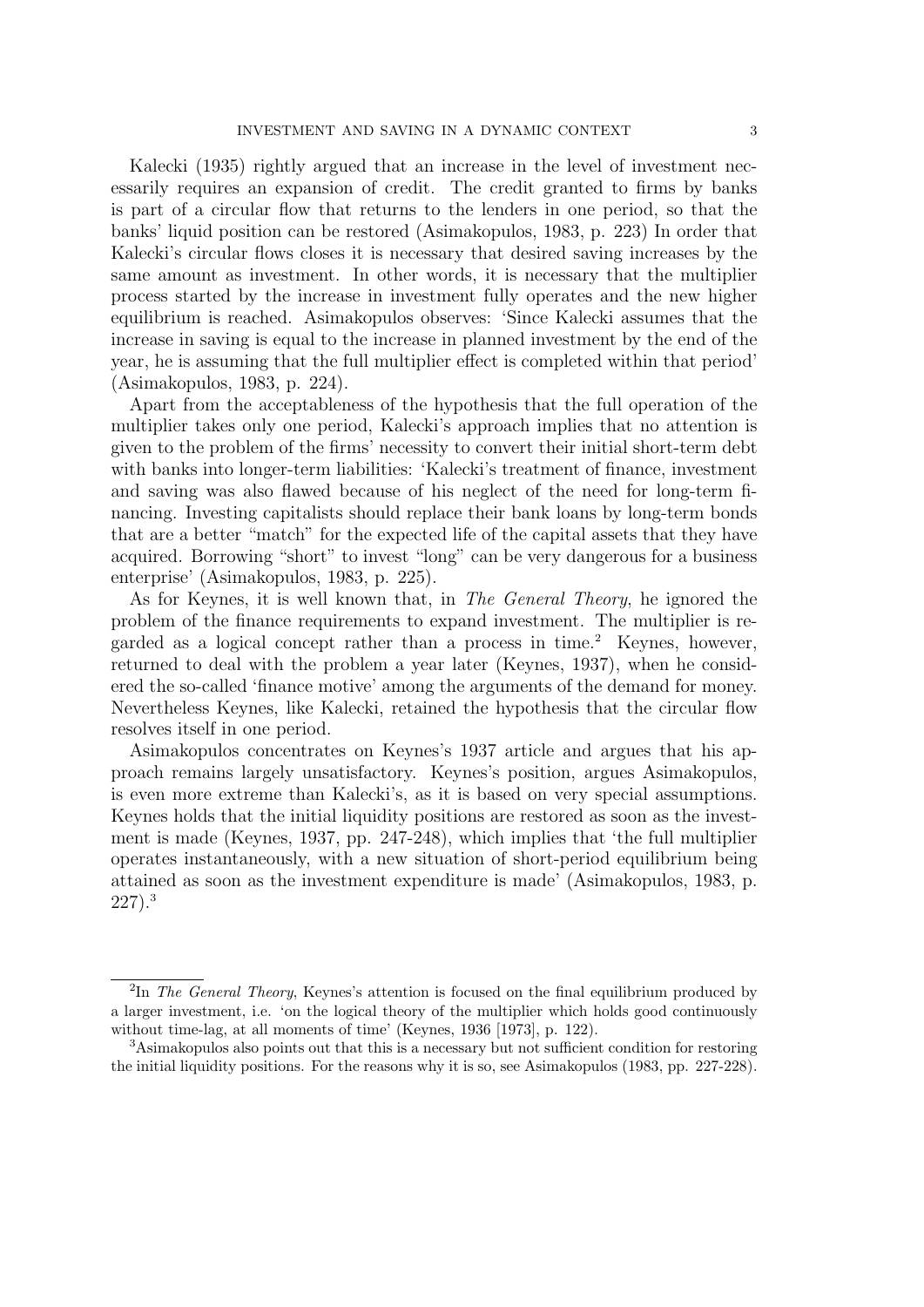Keynes's approach is made even more problematic by the fact that he, differently from Kalecki, devotes some attention to the firms' conversion of the bank shortterm loans into longer-terms debts by issuing liabilities in the financial market. Since it is rational for firms to match their long-term commitments generated by their investment projects, they 'must be assured about the availability of longterm, as well as short-term, finance before committing themselves to investment decisions' (Asimakopulos, 1983, p. 229).

In this respect, financial intermediaries ('speculators') play a crucial role by buying the firms' long-term liabilities: 'They could thus provide the investing firms with long-term finance *before* the full multiplier effects of the increase in investment have been completed by purchasing their long-term bonds with the proceeds of short-term loans from the banks  $(\dots)$  After the full multiplier has operated  $(\dots)$ there is an increase in desired saving that can, if directed to the purchase of long-term securities, relieve the pressure on these intermediaries (speculators) to support this higher rate of investment' (Asimakopulos, 1983, p. 229). There arises, however, the question concerning the terms at which intermediaries are willing to buy the firms' long-term liabilities: 'Is the spread between the short- and longterm rates that they require sufficiently small so as not to discourage investment?' (Asimakopulos, 1983, p. 229)

Asimakopulos recalls Kaldor's criticism of Keynes's analysis (Kaldor, 1960). Kaldor argues that Keynes's position is based on 'on the implicit assumption that speculators would absorb the new issues of long-term securities (obtaining the necessary funds by borrowing at short term) until the increased saving became available for this purpose, without any noticeable change in the term structure of interest rates' (Asimakopulos, 1983, p. 229). However, for Kaldor, provided that the required increase in speculative stocks is not too large with respect to the market dimension, the effect of this sort of operation would not be an increase in the short and long-term interest rates (Kaldor, 1960, p. 50), so that 'the degree of price-stabilizing influence, though not perhaps infinite, is very much larger in the case of long-term bonds than for any other commodity; and this means that the Keynesian theory, though a "special case", gives, nevertheless, a fair approximation to reality' (Kaldor, 1960, p. 52).

For Asimakopulos, Kaldor's conclusion was influenced by the economic situation of the time when he wrote the article, which was characterized by large unemployment, the existence of unused productive capacity and stable prices and wages. In situations characterized by (actual and expected) inflation, there can be downward pressures on the prices of the firms' long-term liabilities (Asimakopulos, 1983, p. 230). In such situations, which a general theory should contemplate, a higher propensity to save can contribute to reduce the pressure on the prices of the firms' liabilities. Thus, in conclusion, 'The independence of investment, and the finance that makes investment possible, from saving is not as robust as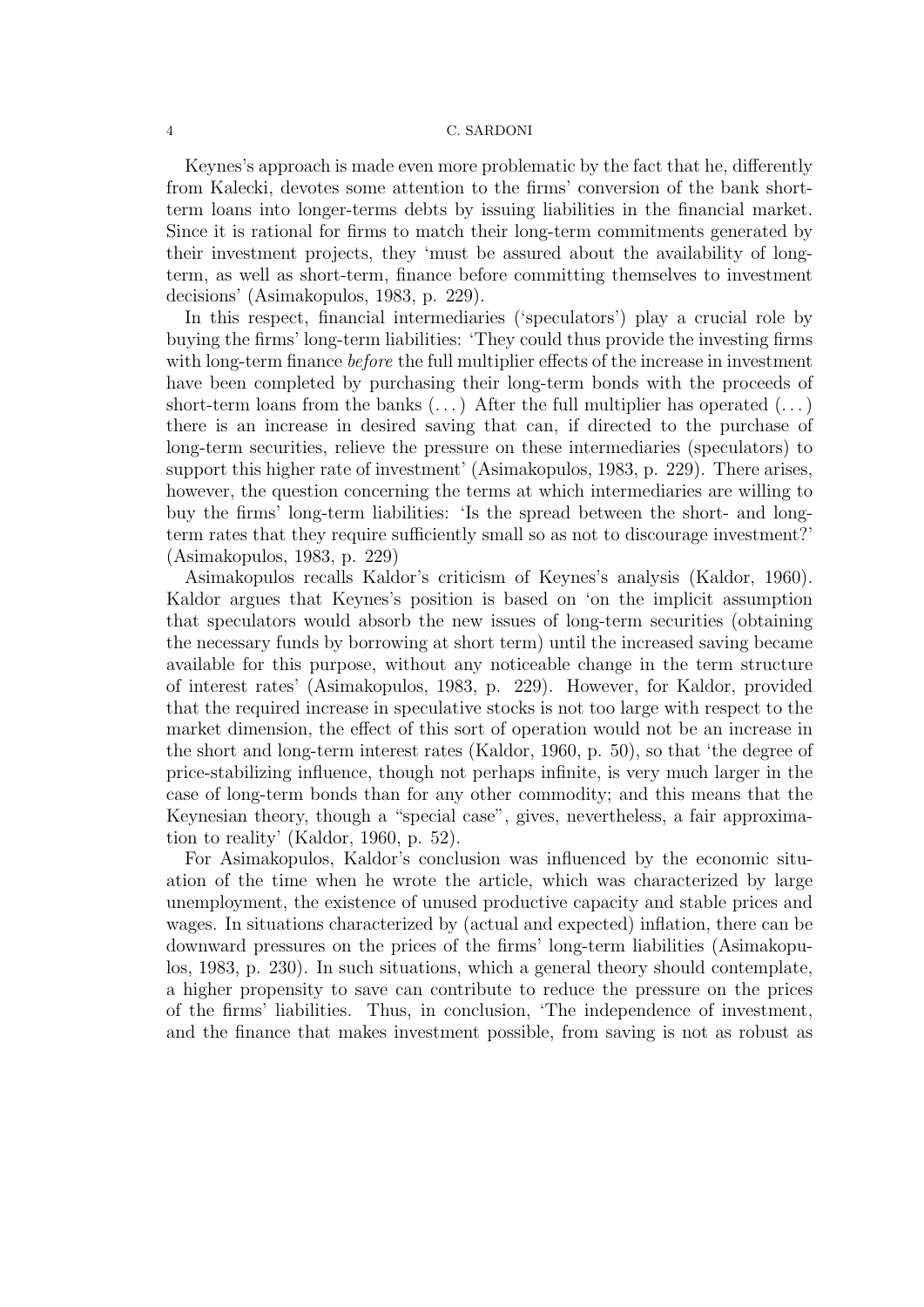Keynes stated. The investment market can become "congested through shortage of saving" ' (Asimakopulos, 1983, p. 230).

Asimakopulos (1983, pp. 230-232) considers also the case of open economies and the case of economies characterized by large government deficits. In both cases, for him, the special nature of Kalecki's and Keynes's assumptions emerges even more clearly. While, for brevity, the case of an open economy is not considered here, we shall return to the problem of government deficits in section 4. In the next section, we present Asimakopulos's argumentation in a more formal way than he did. However, to keep the analysis as simple as possible, some aspects that were discussed by Asimakopulos and Kaldor as well are not taken into consideration. In particular, the model does not consider the possibility that the firms' long-term liabilities are purchased by borrowing short. In this way the analysis is simplified without a significant loss of generality.

## 3. A formalization

Consider a closed economy with no public sector in which, at time  $t = 0$ , firms increase investment by  $I_0$ . The timing of the process triggered by investment is the following:

- (1) Each period  $t = 0, 1, 2 \cdots$  is divided into sub-periods  $p = p_1, p_2, p_3, \cdots$  Each sub-period  $p_i$  is a round of the multiplier process triggered by investment at the beginning of the corresponding period.<sup>4</sup>
- (2) At time  $t = 0$ , firms finance their investment by borrowing short from banks an amount  $B_0 = I_0$  at the short-term rate  $r_b$ , which for simplicity we take as given and constant.<sup>5</sup> The firms' investment decisions at  $t = 0$ depend on the short-term rate  $r_b$  but they also depend on the long-term interest rate at  $t = 0$ ,  $r_{l,0}$ , as better explained below.
- (3) In the first sub-period  $p_1$ , firms convert their short-term debt B into longterm debt. To do so firms must repay their short-term debt with banks, which amounts to  $(1 + r_b)I_0$ ; therefore they must obtain liquidity from the market by selling long-term liabilities for the same amount. The firms' demand for liquidity at  $p_1$  is

$$
L_{d,p_1} = R_b I_0 = R_b B_0 \tag{3.1}
$$

with  $R_b = (1 + r_b)$ .

(4) Firms will make new investment decisions at  $t = 1$  when the aggregate output has reached its new equilibrium level as determined by the full operation of the investment multiplier.

<sup>&</sup>lt;sup>4</sup>For example,  $S_{p_1} = sI$  denotes the amount of saving generated by investment I in the first round of the multiplier process.

<sup>&</sup>lt;sup>5</sup>Firms, therefore, finance their investment entirely with external funds. If part of  $I_0$  were financed with internal funds, this would not affect the analysis below in any significant way.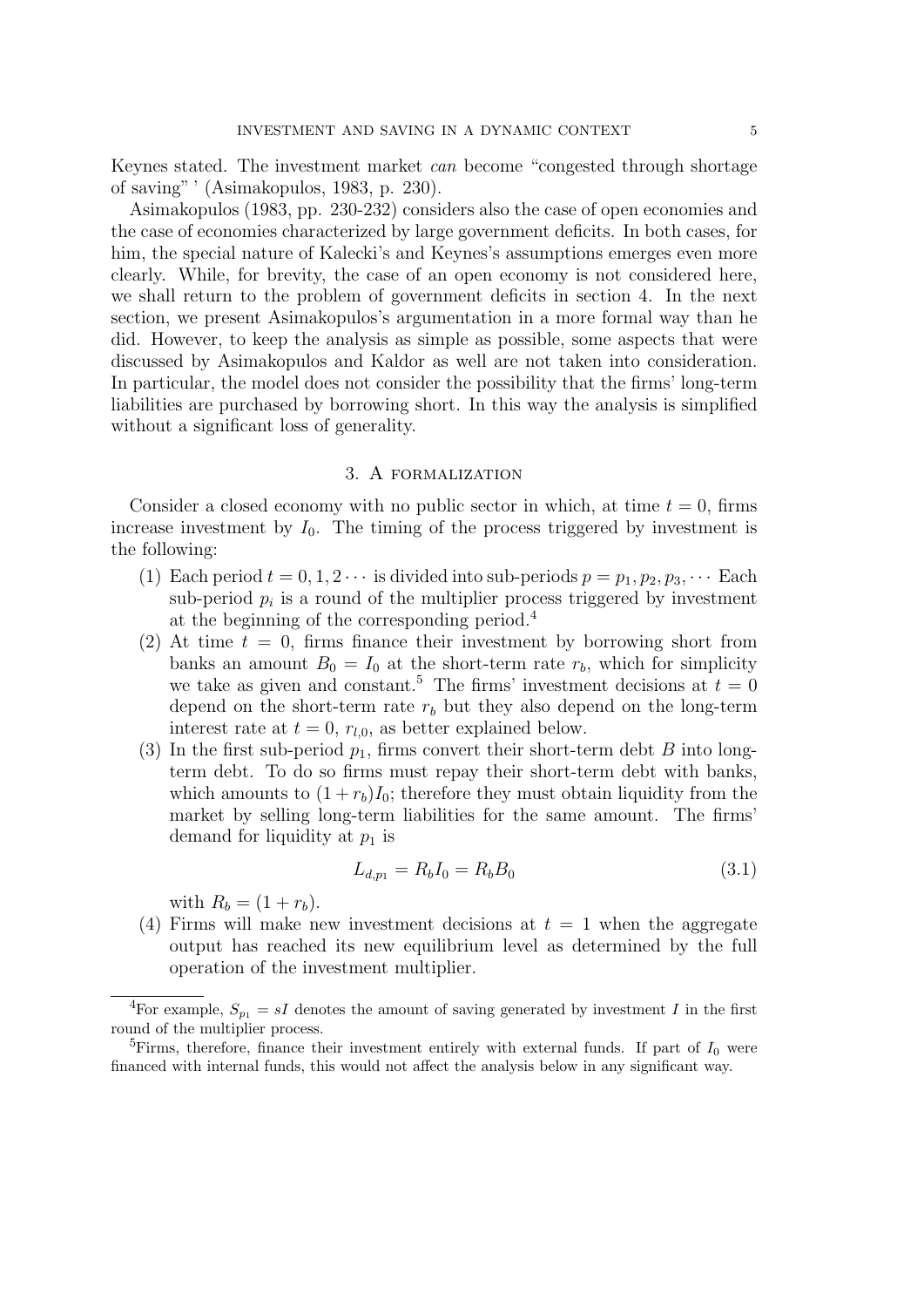For now, we concentrate on the effects generated by investment made at  $t = 0$ ; but before proceeding to the analysis of the multiplier process it is necessary to devote some attention to the dynamics of total liquidity and liquidity potentially available to buy the firms' long-term liabilities. If  $M$  is the initial stock of money (bank deposits) at  $t = 0$ , the banks' lending creates an additional amount of liquidity equal to  $B = \Delta M$ . Firms spend this additional liquidity to carry out their investment projects and create an initial additional income equal to  $\Delta M = I_0$ . In the first sub-period  $p_1$  a portion  $cI_0 = c\Delta M$  of the additional income is used by households to finance their consumption; the remaining portion  $sI_0 = s\Delta M$  is saved.

Since the additional saving  $s\Delta M$  is initially in money form, at  $p_1$  the total liquidity potentially available for the purchasing of the firms' long-term liabilities is

$$
M + sI_0
$$

Total liquidity, however, is not necessarily used entirely to purchase the firms' liabilities. The portion of total liquidity 'offered' to firms depends on the economy's liquidity preference, which in turn is a decreasing function of the current long-term interest rate at the sub-period  $p_1, r_{l,p_1}$ , when firms enter the market to sell their long-term liabilities. The portion l of total liquidity made available to firms at  $p_1$ is an increasing function of the long-term interest rate  $r_{l,p_1}$ .

In general, the supply of liquidity to firms can be expressed as

$$
L_{s,p_1} = l(r_{l,p_1})[M + sI_0]
$$
  
\nwith 
$$
\frac{\partial l}{\partial r_{l,p_1}} > 0
$$
\n(3.2)

Here, to make the following analysis more tractable, we set  $l(r_{l,p_1}) = \alpha r_{l,p_1}$ , with  $\alpha > 0$ , and we transform equation 3.2 into

$$
L_{s,p_1} = \alpha r_{l,p_1} M + sI_0 \tag{3.3}
$$

which amounts to assuming that also at a nil interest rate the supply of liquidity to firms remains positive and equal to  $sI_0$ . This however does not necessarily mean that all the additional liquidity  $sI_0$  is directed to buying the firms' liabilities: part of M could be destined to the purchasing of the liabilities and part of  $sI_0$  kept in liquid form and the total liquidity supplied at  $r_{l,p_1} = 0$  remains equal to  $sI_0$ .

It is now time to look at investment in a more detailed way. Firms' investment decisions depend on a number of variables, among which there are both the short and the long-term interest rates. We concentrate on the interest rates; but, since the short-term rate,  $r_b$  is taken as given and constant, the crucial variable is the long-term interest rate. We can then write

$$
I = I(r_l) \text{ with } \frac{\partial I}{\partial r_l} < 0
$$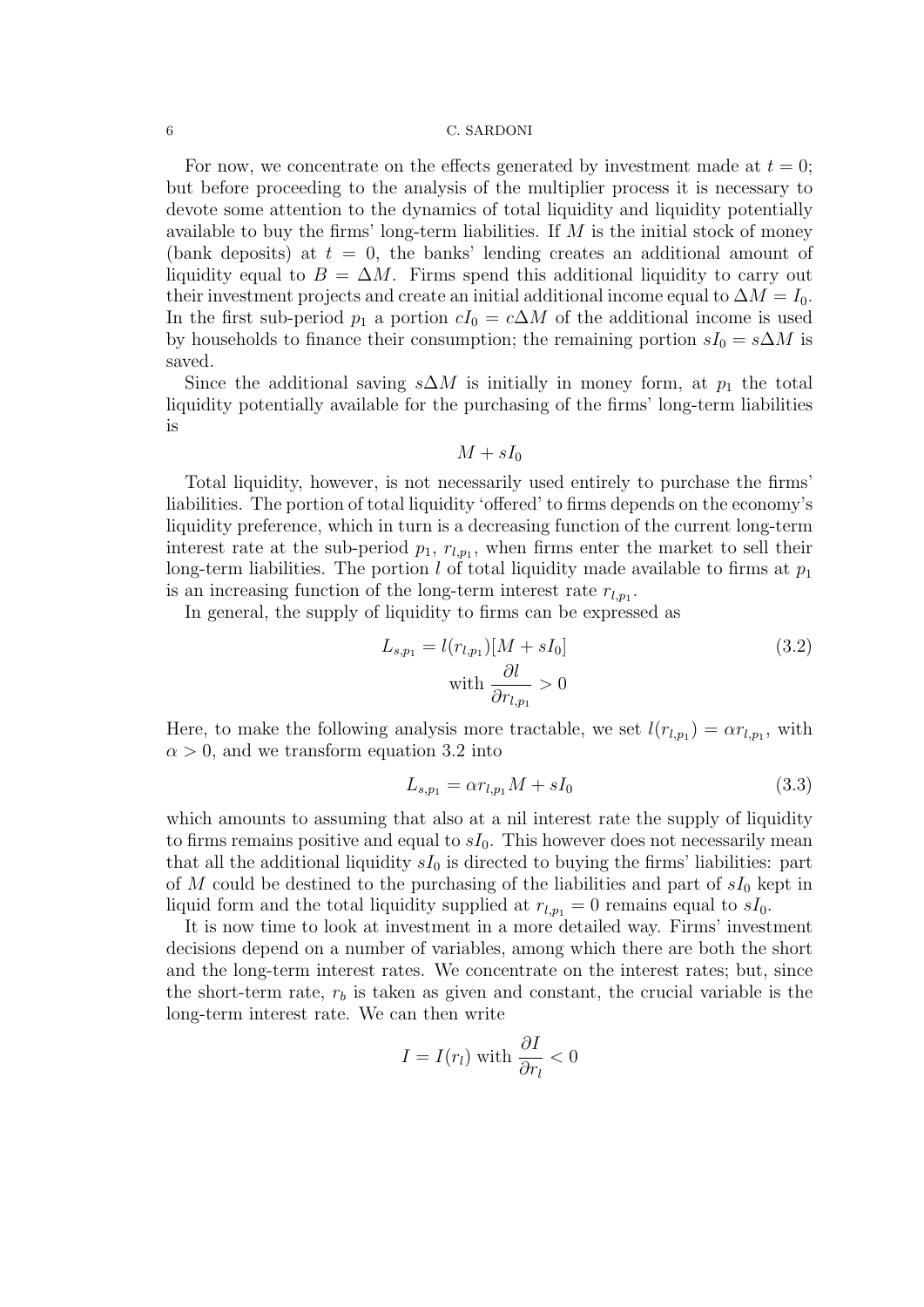We make the hypothesis that, at  $t = 0$ , the firms' investment decisions are based on the current long-term interest rate, so that

$$
I_0 = h(r_{l,0}) \tag{3.4}
$$

Consequently the demand for liquidity in the first sub-period is

$$
L_{d,p_1} = R_b I_0 \tag{3.5}
$$

The equilibrium condition for the financial market at  $p_1, L_{d,p_1} = L_{s,p_1}$ , from (3.3) and (3.5) is

$$
R_b I_0 = \alpha r_{l, p_1} M + s I_0 \tag{3.6}
$$

and

$$
r_{l,p_1} = \frac{1}{\alpha M} (R_b - s) I_0
$$
\n(3.7)

The equilibrium interest rate  $r_{l,p_1}$  is decreasing in s, the economy's marginal propensity to save. The long-term rate is also decreasing in  $\alpha$ , which expresses the sensitivity of the liquidity supply to the interest rate.

We could consider a more general case in which investment at  $t = 0$  is a function of the expected long-term interest rate at  $p_1$ ,  $E[r_{l,p_1}]$ . Given the expected interest rate, which can be equal, larger or smaller than  $r_{l,0}$ , the analysis above would not change.

The long-term interest rate determined at  $p_1$  will remain stable during the following sub-periods  $p_2, p_3, \cdots$ . In the sub-periods the additional savings created by the multiplier process flow in the financial market and allow the economy to return to its initial liquidity position when the multiplicative process is completed. At  $t = 1$ , when new investment decisions will be made the current long-term interest rate therefore is

$$
r_{l,1} = r_{l,p_1} \tag{3.8}
$$

which, as we saw is a decreasing function of the marginal propensity to save.

The analysis carried out so far was concerned with the problem set by Asimakopulos and concentrated on the effects on the interest rate at the first round of the multiplier process when firms decide to change the maturity of their debt. We now turn to an attempt to generalize the analysis by considering the dynamics of the long-term interest rate over time. To do this it is necessary to abandon the previous hypothesis that at time  $t = 0$  the long-term rate,  $r_{l,0}$  is given. The longterm interest rate at  $t = 0$  is determined by the demand and supply of liquidity generated by investment decisions at  $t = -1$ , i.e.

$$
r_{l,0} = \frac{1}{\alpha M} (R_b - s) I_{-1}
$$
\n(3.9)

where  $I_{-1}$  denotes the investment decisions made at time  $t = -1$ . The interest rate  $r_{l,0}$  is determined in the same way as  $r_{l,1}$ , i.e. by the demand and supply of liquidity in the first sub-period of the multiplier process triggered by  $I_{-1}$ .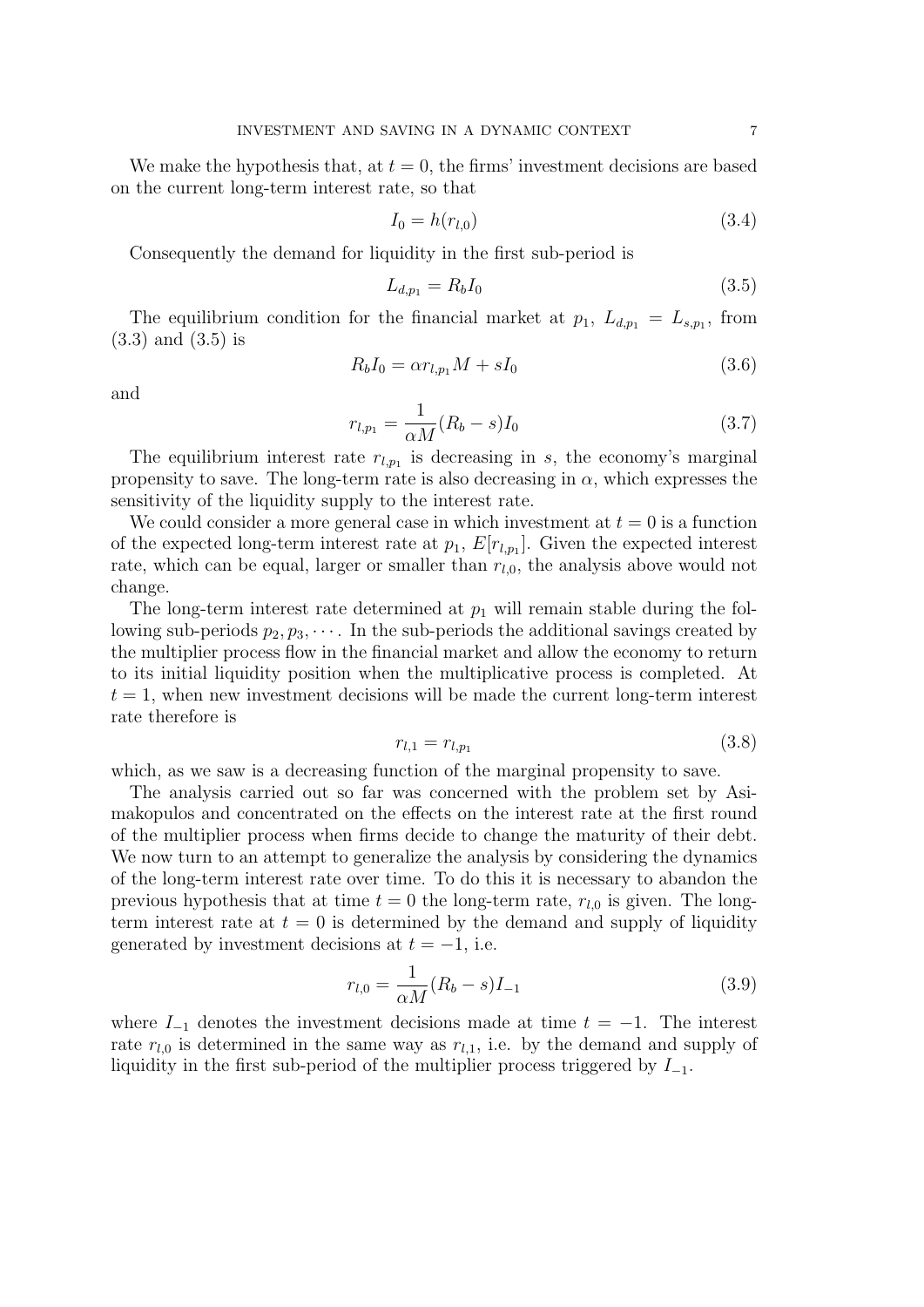Since  $r_b$ , s, and M are taken as given, it obviously is

$$
r_{l,0} = r_{l,1}
$$
 if and only if  $I_{-1} = I_0$ 

If, for whatever reason, it is  $I_0 \neq I_{-1}$  then the long-term interest rate changes from  $t = 0$  to t=1, and

$$
r_{l,1} > r_{l,0} \text{ for } I_{-1} < I_0
$$
  

$$
r_{l,1} < r_{l,0} \text{ for } I_{-1} > I_0
$$

More generally, the dynamics of the equilibrium long-term interest rate can be expressed by a first-order difference equation. If we adopt a linear investment function  $I_t = A - br_{l,t}$  and we assume, for simplicity, that the short-term interest rate is equal to 0, the difference equation is

$$
r_{l,n} = \frac{1}{\alpha M} [-b(1-s)r_{l,n-1} + A(1-s)] \tag{3.10}
$$

whose solution is

$$
r_{l,n} = \frac{1}{b(1-s) + \alpha M} A(1-s) \left[ 1 - \left( -\frac{b(1-s)}{\alpha M} \right)^n \right]
$$
(3.11)

Since the term  $\Psi = \left(-\frac{b(1-s)}{\alpha M}\right)$  is certainly negative, the equilibrium long-term rate oscillates over time. However, if the modulus of  $\Psi$  is less than 1,  $\Psi^n \to 0$  for  $n \to \infty$  and the interest rate converges to  $\frac{1}{b(1-s)+\alpha M}A(1-s)$ , which is decreasing in s. More specifically

$$
|\Psi| < 1 \text{ if } b < \frac{\alpha M}{(1-s)}\tag{3.12}
$$

Condition 3.12 means that the interest rate converges to a stable value if the sensitivity of investment to the rate of interest  $(b)$  is sufficiently small.

So far we have assumed that the firms' demand for long-term loans is equal to the amount of their short-term debt plus interest and independent of the long-term interest rate at the time when they enter the financial market. In other words, we have assumed that firms' demand for long-term loans liquidity is perfectly rigid with respect to the interest rate. Now we remove this hypothesis and we write the firms' demand for liquidity at  $p_1$  as

$$
L_{d,p_1} = R_b I_0 - dr_{l,p_1}
$$

with  $d > 0$ . That is to say, the amount of short-term debt that firms want to transform into long-term liabilities is decreasing in the current long-term interest rate.

Therefore, the equilibrium condition in the financial market at  $p_1$  now is

$$
\alpha r_{l,p_1} M + sI_0 = R_b I_0 - dr_{l,p_1}
$$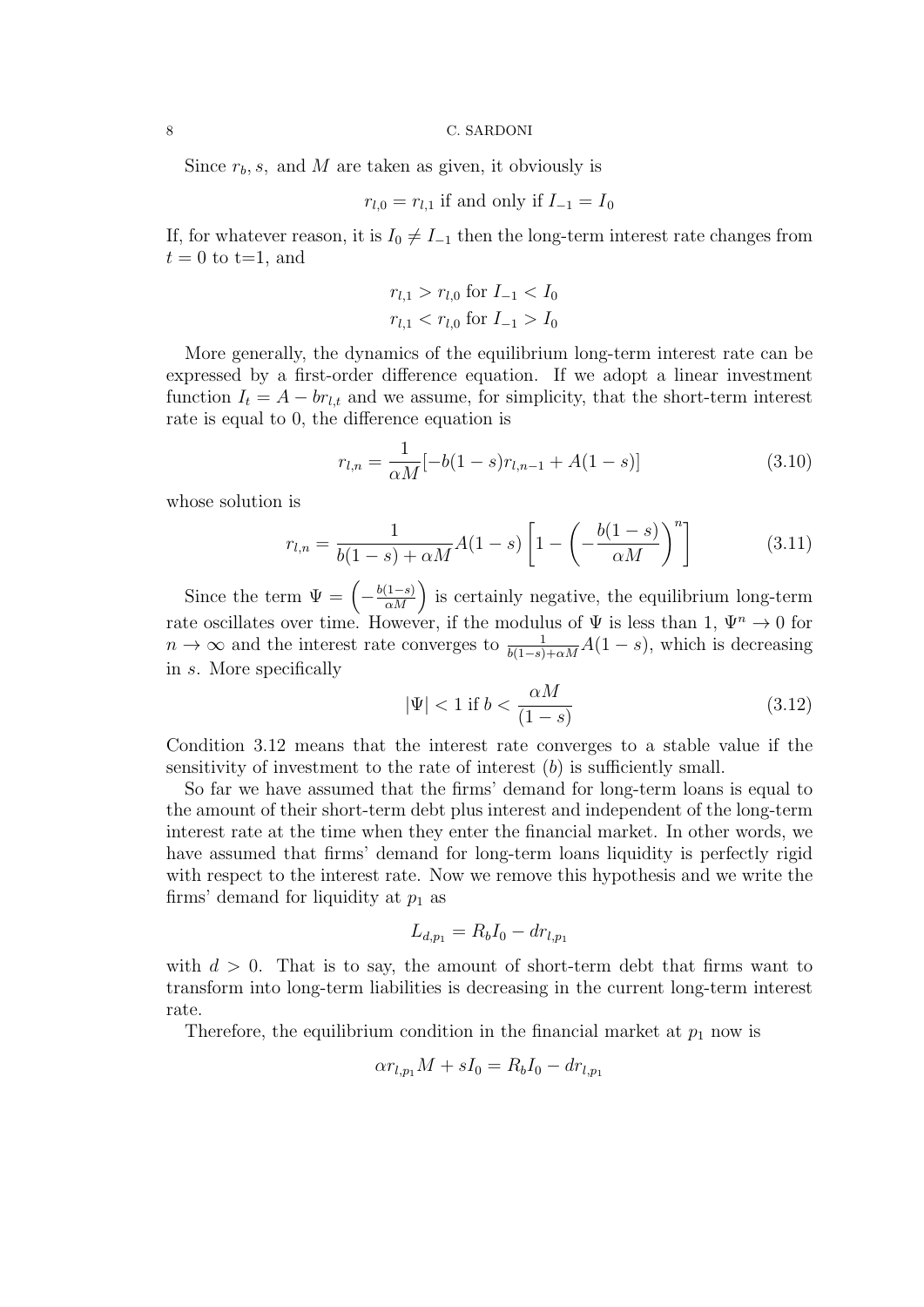from which we obtain the equilibrium long-term interest rate

$$
r_{l,p_1} = \frac{1}{(\alpha M + d)} (R_b - s) I_0
$$
\n(3.13)

The new equilibrium interest rate is still decreasing in s and  $\alpha$  but lower than in the previous simpler case (3.7).

Now, however, firms have to renew their short-term debt and enter the financial market again to complete the change of maturity of their liabilities. To keep things simple, let us suppose that firms complete the change of maturity of their debt at  $p_2$ , so that their demand for liquidity at  $p_2$  is

$$
L_{dp_2} = R_b^2 [I_0 - (R_b I_0 - dr_{l,p_1})]
$$
\n(3.14)

while the supply of liquidity is

$$
L_{s,p_2} = \alpha r_{l,p_2} M + s(1+c)I_0 - (R_b I_0 - dr_{l,p_1})
$$
\n(3.15)

In fact, at  $p_2$ , the new savings generated by  $I_0$  (scI<sub>0</sub>) must be added to the remaining available liquidity  $(M - R_b I_0 - dr_{l,p_1}).$ 

Therefore the equilibrium long-term interest rate at  $p_2$  is

$$
r_{l,p_2} = \frac{1}{\alpha M} \left\{ \left[ R_b^2 (1 - R_b) - s (1 + c) \right] I_0 + R_b^2 d r_{l,p_1} \right\} \tag{3.16}
$$

 $r_{l,p_2}$ , which is decreasing in s and  $\alpha$ , will remain stable until the completion of the multiplier process started by  $I_0$ , so that

$$
r_{l,1} = r_{l,p_2} \tag{3.17}
$$

The analysis above could be further generalized by lifting the hypothesis that firms complete the change of maturity of their debt in the second sub-period and consider the case in which they re-enter the financial market in subsequent subperiods  $p_3, p_4, \cdots$  or by considering the dynamics of investment and interest rates over time like in the case of equation 3.10. For the sake of simplicity we do not consider these possible generalizations.

The analysis carried out in this section yields two main results that confirm Asimakopulos's less formal argumentation.

- (1) At the time when firms enter financial markets to lengthen the maturity of their debt, the amount of saving generated by their investment decisions, and directed to financial markets, is one of the variables that determine the interest rate at which firms can borrow long.
- (2) The magnitude of the effect of marginal propensity to save on the long-term interest rate and investment depends on the parameters and the shape of the functions used in the model. In particular, such magnitude depends on the sensitivity of the supply of liquidity to the interest rate (equation 3.2 and 3.3) and the sensitivity of investment to the interest rate (equation 3.4).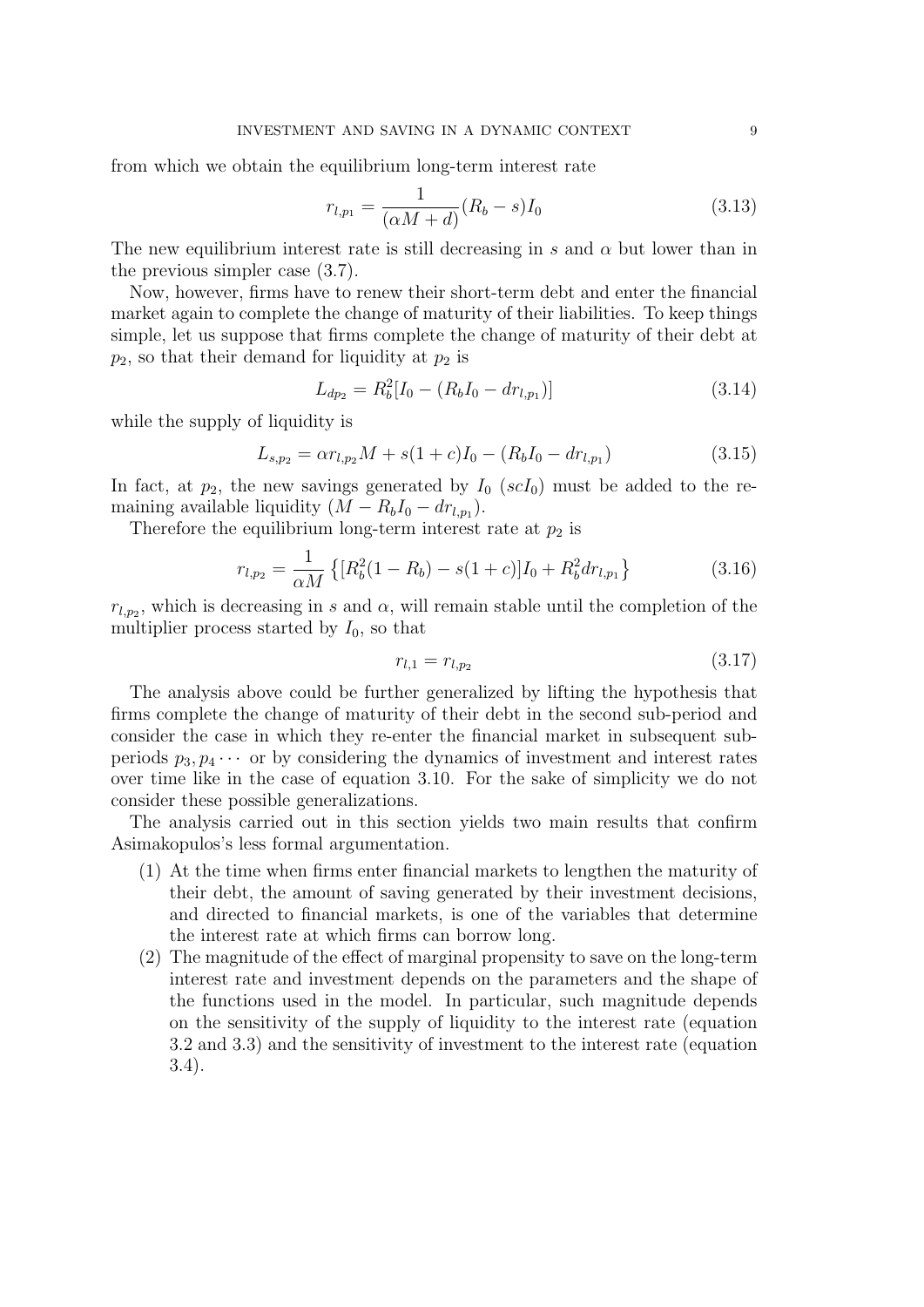(3) The long-term interest rate at which firms can borrow long is likely to affect their future investment decisions. Since this interest rate is dependent also on the economy's marginal propensity to save, the latter affects future investment decisions.

It is in this sense that saving decisions have an impact on investment. This has nothing to do with the question whether it is saving that determines investment or the other way around. It is obviously true that it is investment that determines saving. If there was not the initial firms' investment decision, there would be no additional saving to talk about! The initial investment decisions are not constrained by the amount of existing saving, since firms can borrow from banks which create the necessary liquidity to start the process.

However, the relationship between saving and investment cannot be looked at by simply reasserting that investment 'comes first'. This would be sufficient whether it is assumed that the multiplier process started by investment completes itself at the same time when firms enter financial markets to borrow long or whether the multiplier concept is reduced to a merely logical concept.

If, instead, the analysis is carried out dynamically, i.e. by paying attention to processes taking place in time, it is possible to see and point out the more complex nature of the relationship between investment and saving decisions. This is the essential point that Asimakopulos intended to make.

## 4. Some methodological and policy considerations

Although in a more formal way, the analysis of the multiplier process carried out in the paper follows the same methodological approach adopted by Asimakopulos, that is to say a sequential dynamic method rather than Keynes's 'equilibrium method'. The differences between the two approaches have been pointed out since the 1930s debates about Keynes's General Theory.

In the preface to the 1949 edition of Banking Policy and the Price Level (Robertson, 1926[1949]) Robertson pointed out the difference between his and Keynes's approaches to the relation between saving and investment. Robertson adopted the sequential approach to the problem, but Keynes became critical of it. By referring to the 1926 first edition of his book, Robertson observes: 'While Keynes must at the time have understood and acquiesced in my step-by-step method, it is evident that it never, so to speak, got under his skin; for in his two successive treatment of the savings-investment theme in his two big books he discarded it completely' (Robertson, 1926[1949], p. xi). Keynes, for Robertson, 'forgot' to take into consideration and analyze the period of transition between the initial increase in investment and the realization of the final equilibrium, at which investment is necessarily equal to saving. Robertson acknowledged that Keynes made some steps forwards in the correct direction in 1937 by introducing the finance motive,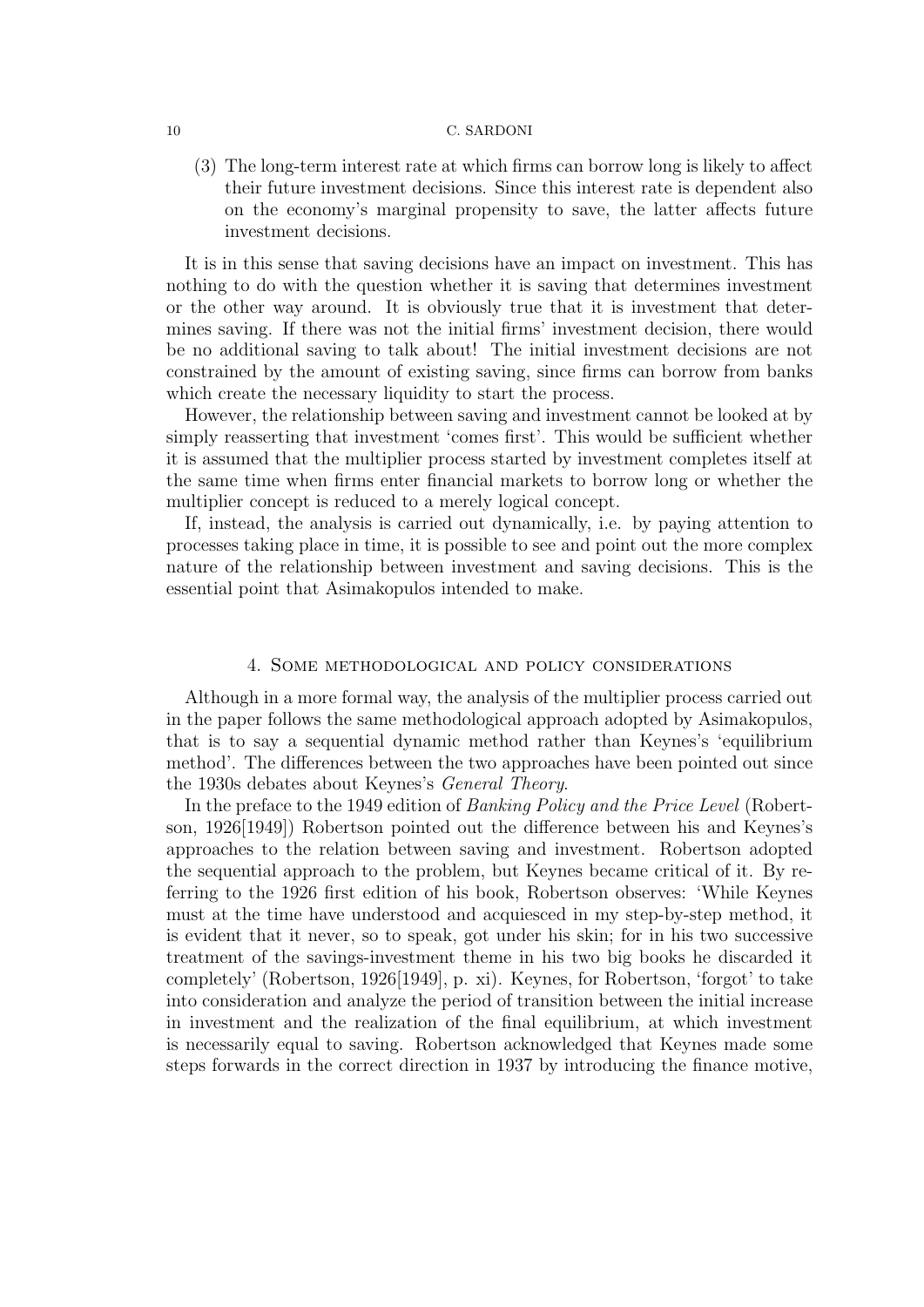which implies accepting, to a certain extent, his own sequential analytical method. However, for him, Keynes's analysis remained unsatisfactory in several respects.<sup>6</sup>

Disregarding the time dimension of the multiplicative process generated by investment implies the overlooking, or at least the downplaying, of the role that banks and financial markets play in the process. Presley (1978, p. 86) clearly the difference between Robertson and Keynes in this respect: expounds 'The finance required for investment to take place is instantaneously provided by voluntary saving, so there is no need either for the banks to create credit to finance the investment or for forced saving to be imposed on the public. . . . Given the multiplier, and a static approach, the equality of saving and investment is guaranteed'.<sup>7</sup>

The sequential approach, as well known, was also a distinctive feature of the Swedish School. Keynes in discussing with Ohlin, one of the exponents of the School, reasserted his criticism of the sequential method and, in particular of the ex ante/ex post method. In a letter to Ohlin of January 1937, Keynes held that his own method was preferable when 'something truly logical and properly watertight' has to be proved and that  $\ldots$  the ex post and ex ante device cannot be precisely stated without very cumbrous devices. I used to speak of the period between expectation and result as "funnels of process", but the fact that the funnels are all of different lengths and overlap one another meant that at any given time there was no aggregate realised result capable of being compared with some aggregate expectation at some earlier date' (Keynes, 1973, p. 185).

Keynes may have been right to underline the difficulties of sequential analysis and, in particular, the difficulty to provide a precise definition of the length of periods. Nonetheless, it is true that sequential analysis represents a clearer conceptual framework to cope with processes that occur in time. The analysis of the multiplier effects of investment is one of the cases in which the occurring of events in time should not be ignored. To overlook the occurring of the multiplier process over time implies to underestimate, or ignore altogether, significant analytical and conceptual aspects like the relation between saving propensity and investment decisions.

Keynes's refusal to follow a sequential approach and the adoption of the equilibrium method caused difficulties also to his theory of investment, based on the notion of a decreasing marginal efficiency of capital. In chapter 11 of The General Theory, he explained why the marginal efficiency of capital is a decreasing function of investment by conflating events and decisions that necessarily take place at different times, so that his analytical results are flawed.<sup>8</sup>

<sup>&</sup>lt;sup>6</sup>In particular, with respect to the process through which the initial liquidity positions are restored. See Robertson (1937, pp. 432-433) and Robertson and Keynes (1938, p. 319). See also Asimakopulos (1983, p. 228n) and Ingrao and Sardoni (2019, chapters 3 and 5).

 ${}^{7}$ On this see also Leijonhufvud (1981).

<sup>8</sup>Asimakopulos (1971), inspired by Kalecki (1936 [1990]), criticized also this aspect of Keynes's theory. See also Sardoni (1996) for a discussion of the topic.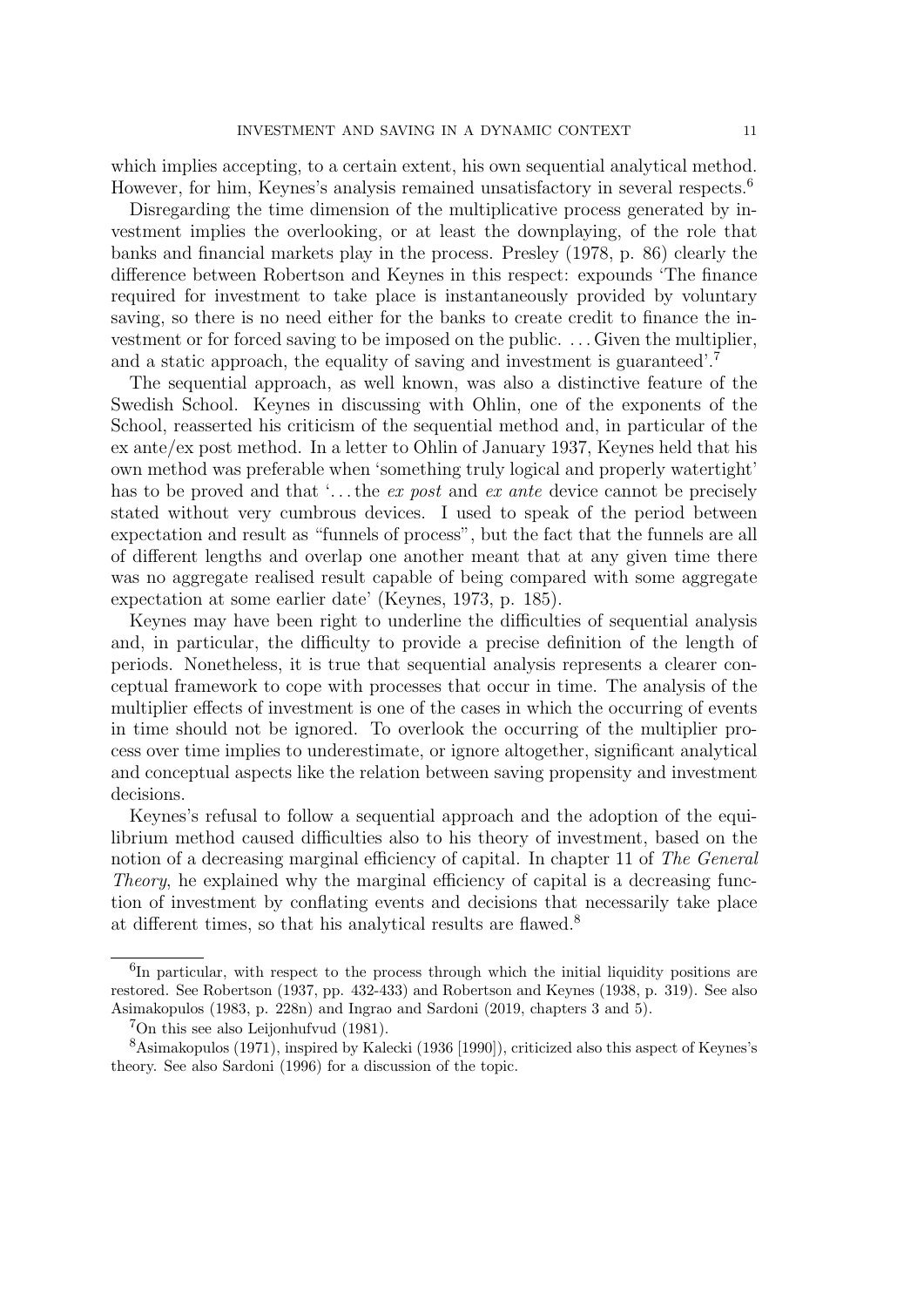The differences between the sequential and equilibrium approaches to the multiplier are not only analytical and methodological. The two approaches differ also in terms of policy implications. Asimakopulos (1983, pp. 231-232) had already pointed out that, in situations characterized by large public deficits, which imply a larger demand for liquidity in financial markets, a higher marginal propensity to save can play a positive role by contributing to reduce the pressure on interest rates, and hence private investment. A high marginal propensity to save can make deficit spending policies necessary to keep aggregate demand at a certain desired level; but these policies should be such as to minimize, if not eliminate, the pressure on interest rates. In a long-term perspective, public expenditures financed in deficit should be such as to have a positive impact on the economy's rate of growth thanks to their positive effect on the economy's productivity.<sup>9</sup>

Analogous considerations can be made for policies aiming to change the income distribution in favor of workers, who have a lower marginal propensity to save than profit earners. The marginal propensity to save s considered in the previous section is the economy's average marginal propensity to save. If we make the hypothesis that there are two classes, workers and capitalists, with different marginal propensities to save and, in particular, that it is  $s_w < s_k \leq 1$  ( $s_w$  is the workers' propensity to save and  $s_k$  the capitalists' propensity to save), then s is the weighted average of  $s_w$  and  $s_k$ :

$$
s = \frac{w\Omega + s_k \Pi}{Y}
$$

 $(\Omega)$  is the wage share and  $\Pi$  is the profit share) which is increasing in the profit share.

Therefore, the higher is s and, hence, the higher is the profit share, the easier is for firms to obtain their required long-term funding at a given interest rate. We have a sort of 'paradox': the lower is the economy's propensity to save the stronger is the multiplier effect of investment, but the higher is the economy's propensity to save the easier and cheaper is for firms to start and carry out investment. An income distribution more favorable to workers generally has a positive 'short-term' effect on the multiplier, but it can generate negative 'long-term' effects if the lower (average) propensity to save implies higher interest rates, with negative effects on future investment, growth and employment. If these long-term effects are taken into account, redistributive policies should be accompanied by other measure that help reduce the pressure on financial markets generated by a lower overall marginal propensity to save.

<sup>&</sup>lt;sup>9</sup>Here, it is not possible to delve further into this problem. For a more detailed analysis of this issue, see Sardoni (2016) and Bhatt and Sardoni (2016).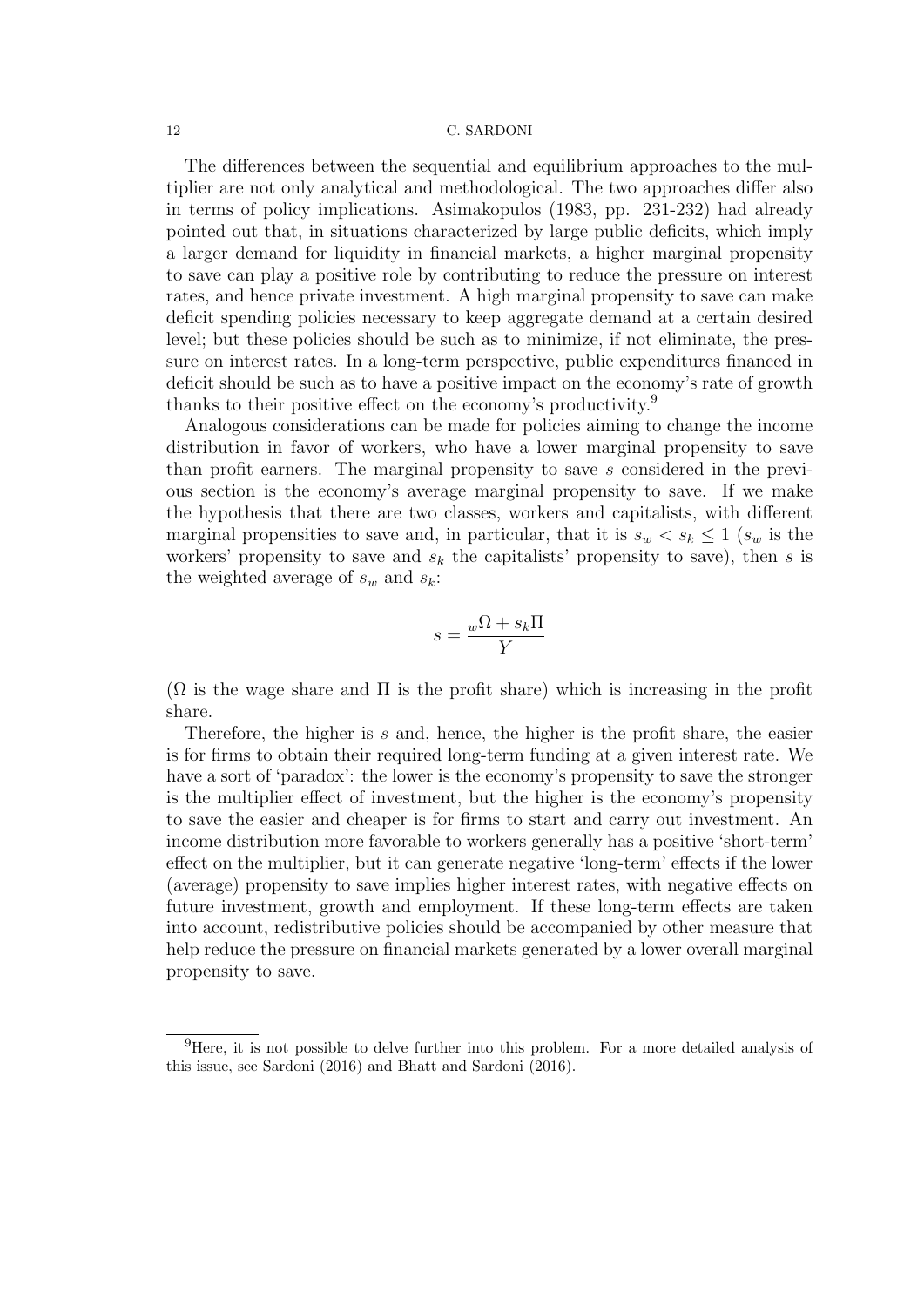## 5. Conclusions

The analysis carried out in this paper, inspired by Asimakopulos's work, shows that the relation between saving and investment is more complex than usually acknowledged by Keynes and Keynesian economists. In section 3, we show that the economy's marginal propensity to save affects the long-term interest rate and, through it, investment. A higher marginal propensity to save contributes to reduce the pressure on the financial markets when firms convert their short-term debt into longer-term liabilities. The long-term interest rate that is determined in the market at the time of the debt conversion can affect future investment decisions. The lower is the long-term interest rate at the time when the maturity of the firms' debt is lengthened, the larger will future investment be.

In this sense, a higher propensity to save plays a positive role in the multiplier process triggered by investment. Thus, the conventional Keynesian view that the lower is the propensity to save the larger is the impact of investment on income must be qualified. If the analysis is carried out by not considering the timing of the multiplier process and the problem of financing investment, the negative effect of a higher propensity to save is obvious. If the analysis is carried out by explicitly considering the timing of the process and, hence, also the problem of the firms' debt conversion, a higher propensity to save can play a positive role. A lower marginal propensity to save certainly implies a larger multiplier effect of investment made at a certain point in time; but it is also true that a lower marginal propensity to save can determine a higher interest rate and, hence, affect future investment plans negatively.

To acknowledge that the relation between saving and investment is more complex than usually admitted does not imply to reject the idea that it is investment that generates saving and not the other way around. If there was not the initial firms' investment decision, there would be no additional saving to talk about.

Finally, the dynamic approach to the multiplier effect of investment. with its emphasis on the role that the marginal propensity to save has in the process from an equilibrium to another, allows us to look at expansionary policies from a more articulate and complex perspective. In assessing deficit spending or redistributive policies, it is not sufficient to take into considerations their immediate effect on aggregate demand; it is necessary to take account also of their secondary effects on interest rates, which can at least partly impair their primary positive effect on demand if not adequately dealt with.

## **REFERENCES**

Asimakopulos, A. (1971), 'The determination of investment in Keynes's model,' Canadian Journal of Economics, 4 (3), 382–8.

Asimakopulos, A. (1983), 'Kalecki and Keynes on finance, investment and saving,' Cambridge Journal of Economics, 7 (3/4), 221–233.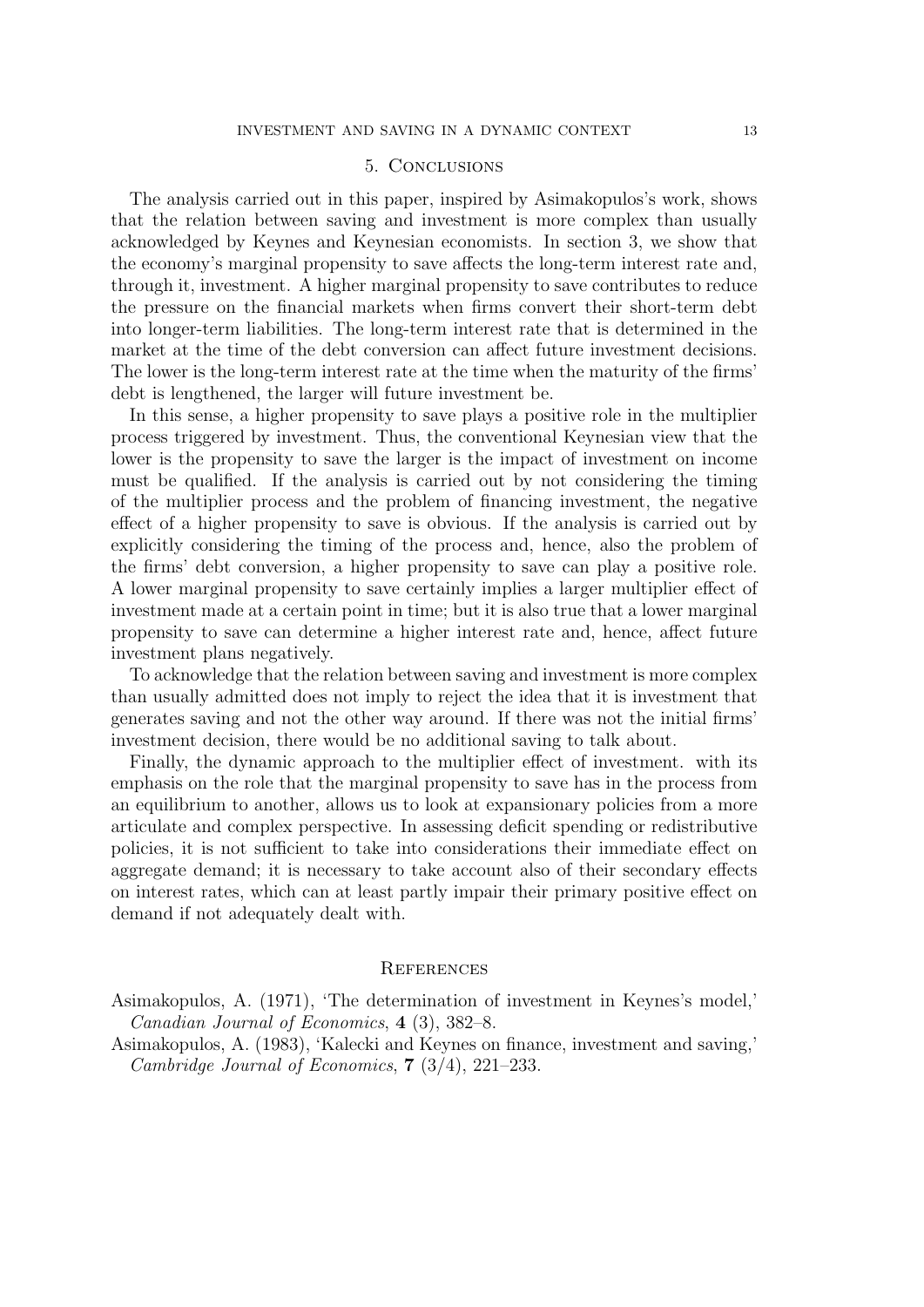- Asimakopulos, A. (1985), 'Finance, saving and investment in Keynes's economics: A comment,' Cambridge Journal of Economics, 9 (4), 405–407.
- Asimakopulos, A. (1986a), 'Finance, investment and saving: a reply to Terzi,' Cambridge Journal of Economics, 10 (1), 81–82.
- Asimakopulos, A. (1986b), 'Finance, liquidity, saving, and investment,' Journal of Post Keynesian Economics, 9 (1), 79–90.
- Asimakopulos, A. (1986c), 'Richardson on Asimakopulos on finance: a reply,' Cambridge Journal of Economics,  $10(2)$ , 199–201.
- Bhatt, A. and Sardoni, C. (2016), 'Public expenditure and growth: The Indian case,' Working Paper 7/2016, Dipartimento di Scienze Sociali ed Economiche, Sapienza University of Rome.
- Ingrao, B. and Sardoni, C. (2019), Banks and finance in modern macroeconomics: An historical perspective, Chelthenam: Edward Elgar, forthcoming.
- Kaldor, N. (1960), 'Speculation and economic stability,' in Essays on Economic Stability and Growth. Collected Economic Essays by Nicholas Kaldor, London: Duckworth, vol. 1 of *Collected Economic Essays*, first edn., pp. 17–58.
- Kalecki, M. (1935), 'A macrodynamic theory of business cycles,' *Econometrica*,  $3(3), 327-44.$
- Kalecki, M. (1936 [1990]), 'Some remarks on Keynes's theory,' in J. Osiatynski (ed.), Capitalism. Business Cycles and Full Employment, Oxford: Clarendon Press, vol. 1 of *Collected Works of Michal Kalecki*, pp. 223–32.
- Keynes, J. M. (1936 [1973]), The General Theory of Employment Interest and Money, vol. 7 of The Collected Writings of John Maynard Keynes, London: Macmillan.
- Keynes, J. M. (1937), 'Alternative theories of the rate of interest,' Economic Journal,  $47$  (186), 241–252.
- Keynes, J. M. (1973), The General Theory and After. Part II, Defence and Development, vol. 14 of The Collected Writings of John Maynard Keynes, London: Macmillan.
- Kregel, J. A. (1984-1985), 'Constraints on the expansion of output and employment: real or monetary?' Journal of Post Keynesian Economics, 7 (2), 1398– 152.
- Kregel, J. A. (1986), 'A note on finance, liquidity, saving and investment,' Journal of Post Keynesian Economics, 9 (1), 91–100.
- Leijonhufvud, A. (1981), 'The Wicksell connection: Variations on a theme,' in Information and Coordination. Essays in Macroeconomic Theory, Oxford and New York: Oxford University Press, pp. 131–202.
- Presley, J. R. (1978), Robertsonian Economics, London: Macmillan.
- Richardson, D. R. (1986), 'Asimakopulos on Kalecki and Keynes on finance, investment and saving,' Cambridge Journal of Economics, 10 (2), 191-198.
- Robertson, D. H. (1926[1949]), Banking Policy and the Price Level. An Essay in the Theory of the Trade Cycle, Fairfield, NJ: Augustus M. Kelley Publishers,